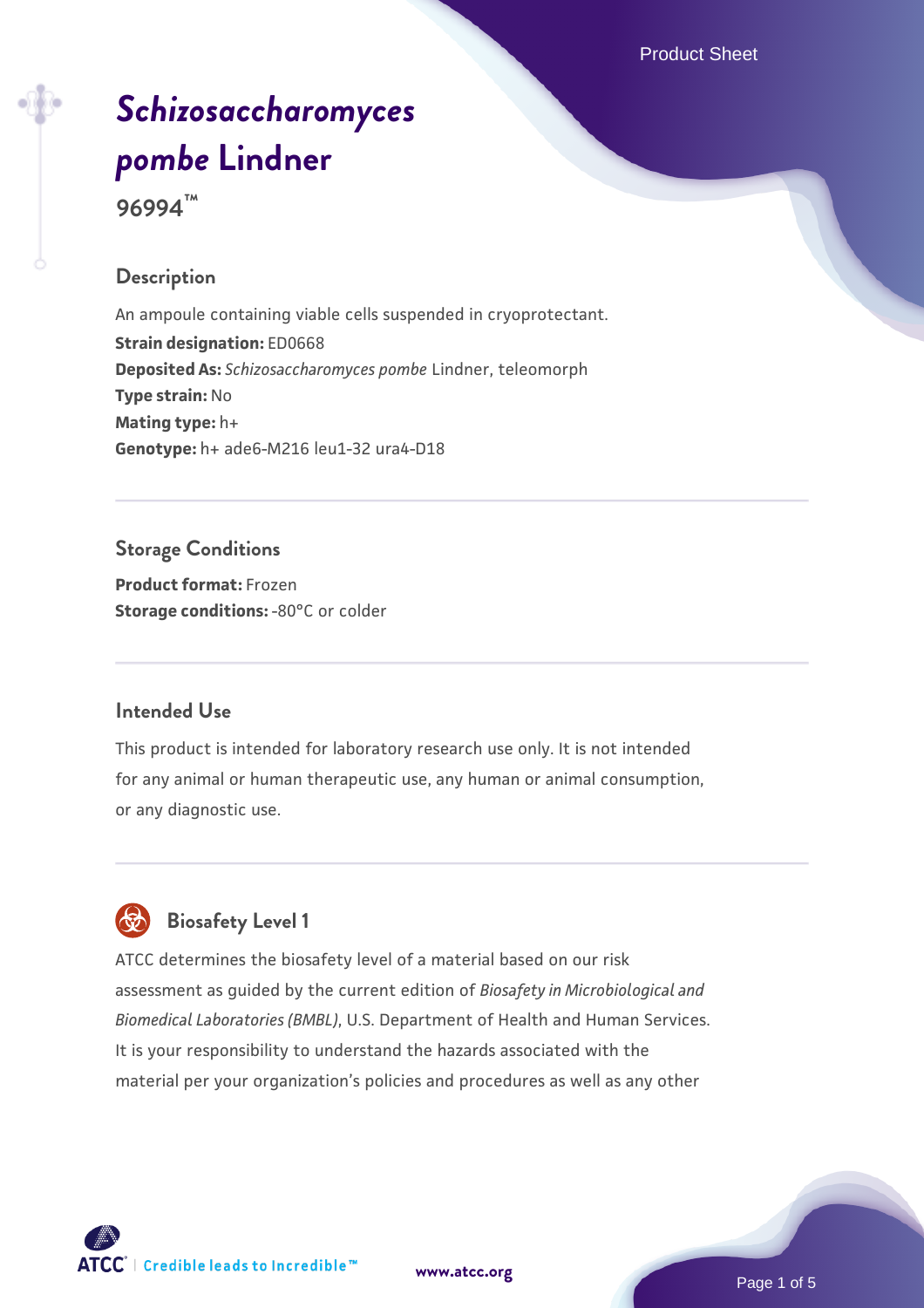applicable regulations as enforced by your local or national agencies.

ATCC highly recommends that appropriate personal protective equipment is always used when handling vials. For cultures that require storage in liquid nitrogen, it is important to note that some vials may leak when submersed in liquid nitrogen and will slowly fill with liquid nitrogen. Upon thawing, the conversion of the liquid nitrogen back to its gas phase may result in the vial exploding or blowing off its cap with dangerous force creating flying debris. Unless necessary, ATCC recommends that these cultures be stored in the vapor phase of liquid nitrogen rather than submersed in liquid nitrogen.

### **Certificate of Analysis**

For batch-specific test results, refer to the applicable certificate of analysis that can be found at www.atcc.org.

#### **Growth Conditions**

**Medium:**  [ATCC Medium 1245: YEPD](https://www.atcc.org/-/media/product-assets/documents/microbial-media-formulations/1/2/4/5/atcc-medium-1245.pdf?rev=705ca55d1b6f490a808a965d5c072196) **Temperature:** 25°C

#### **Handling Procedures**

**Frozen ampoules** packed in dry ice should either be thawed immediately or stored in liquid nitrogen. If liquid nitrogen storage facilities are not available, frozen ampoules may be stored at or below -70°C for approximately one week. **Do not under any circumstance store frozen ampoules at refrigerator**



**[www.atcc.org](http://www.atcc.org)**

Page 2 of 5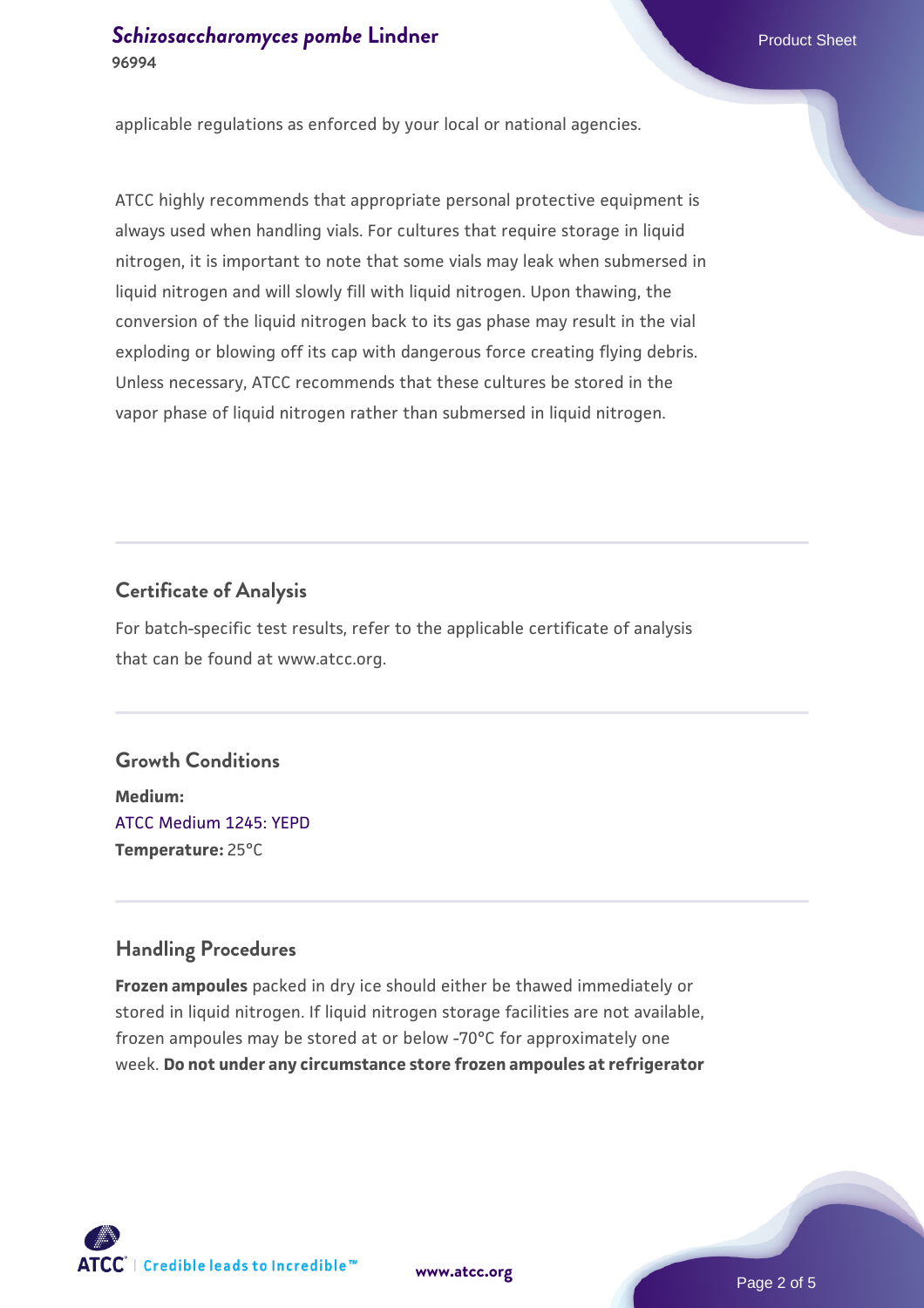**freezer temperatures (generally -20°C)**. Storage of frozen material at this temperature will result in the death of the culture.

- 1. To thaw a frozen ampoule, place in a **25°C to 30°C** water bath, until just thawed **(approximately 5 minutes)**. Immerse the ampoule just sufficient to cover the frozen material. Do not agitate the ampoule.
- 2. Immediately after thawing, wipe down ampoule with 70% ethanol and aseptically transfer at least 50 µL (or 2-3 agar cubes) of the content onto a plate or broth with medium recommended.
- 3. Incubate the inoculum/strain at the temperature and conditions recommended.
- 4. Inspect for growth of the inoculum/strain regularly for up to 4 weeks. The time necessary for significant growth will vary from strain to strain.

## **Material Citation**

If use of this material results in a scientific publication, please cite the material in the following manner: *Schizosaccharomyces pombe* Lindner (ATCC 96994)

#### **References**

References and other information relating to this material are available at www.atcc.org.

#### **Warranty**

The product is provided 'AS IS' and the viability of ATCC<sup>®</sup> products is warranted for 30 days from the date of shipment, provided that the customer has stored and handled the product according to the information included on the product information sheet, website, and Certificate of Analysis. For living cultures, ATCC lists the media formulation and reagents that have been found to be effective for the product. While other



**[www.atcc.org](http://www.atcc.org)**

Page 3 of 5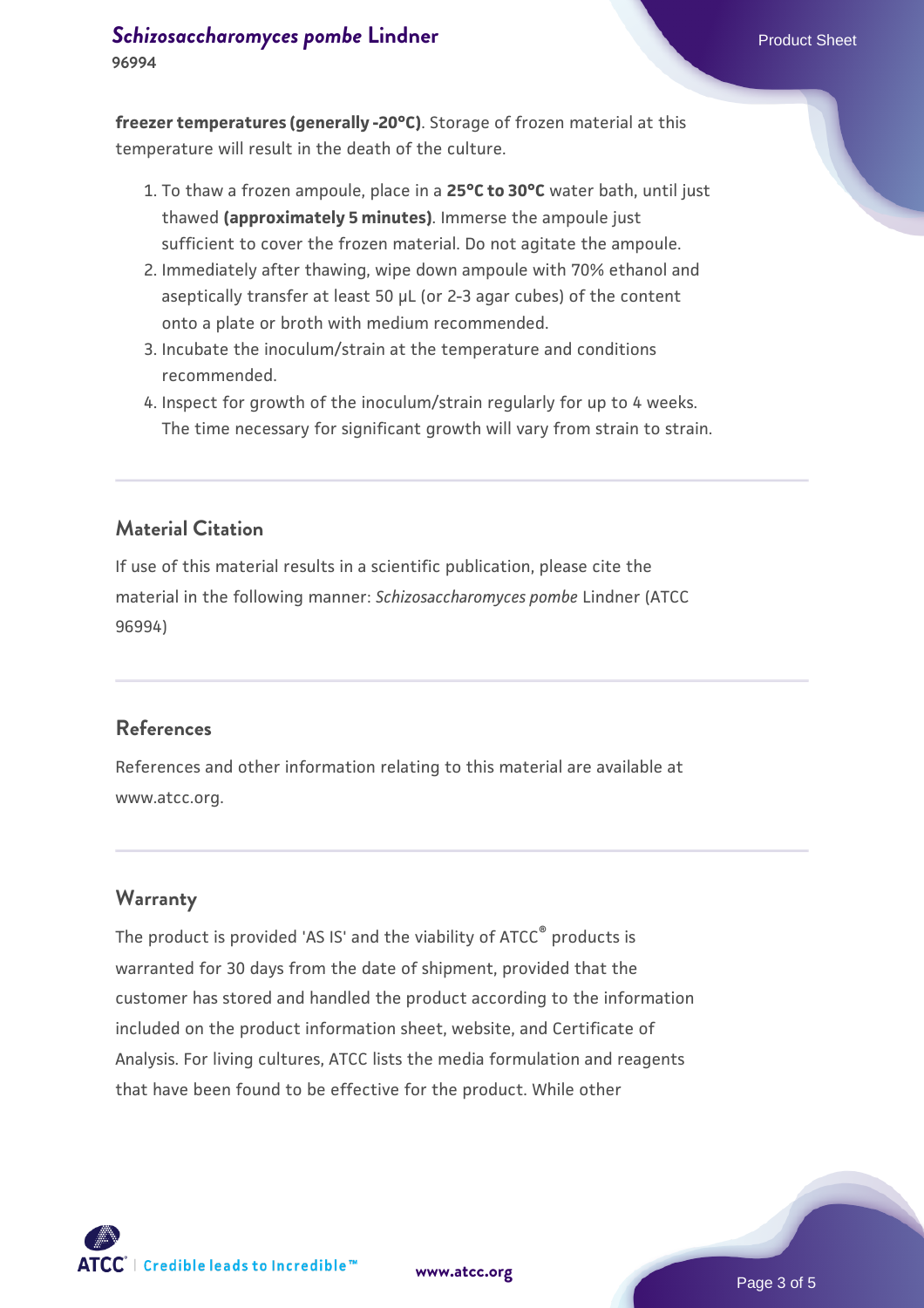unspecified media and reagents may also produce satisfactory results, a change in the ATCC and/or depositor-recommended protocols may affect the recovery, growth, and/or function of the product. If an alternative medium formulation or reagent is used, the ATCC warranty for viability is no longer valid. Except as expressly set forth herein, no other warranties of any kind are provided, express or implied, including, but not limited to, any implied warranties of merchantability, fitness for a particular purpose, manufacture according to cGMP standards, typicality, safety, accuracy, and/or noninfringement.

#### **Disclaimers**

This product is intended for laboratory research use only. It is not intended for any animal or human therapeutic use, any human or animal consumption, or any diagnostic use. Any proposed commercial use is prohibited without a license from ATCC.

While ATCC uses reasonable efforts to include accurate and up-to-date information on this product sheet, ATCC makes no warranties or representations as to its accuracy. Citations from scientific literature and patents are provided for informational purposes only. ATCC does not warrant that such information has been confirmed to be accurate or complete and the customer bears the sole responsibility of confirming the accuracy and completeness of any such information.

This product is sent on the condition that the customer is responsible for and assumes all risk and responsibility in connection with the receipt, handling, storage, disposal, and use of the ATCC product including without limitation taking all appropriate safety and handling precautions to minimize health or environmental risk. As a condition of receiving the material, the customer agrees that any activity undertaken with the ATCC product and any progeny or modifications will be conducted in compliance with all applicable laws, regulations, and guidelines. This product is provided 'AS IS' with no representations or warranties whatsoever except as expressly set forth herein and in no event shall ATCC, its parents, subsidiaries, directors, officers,